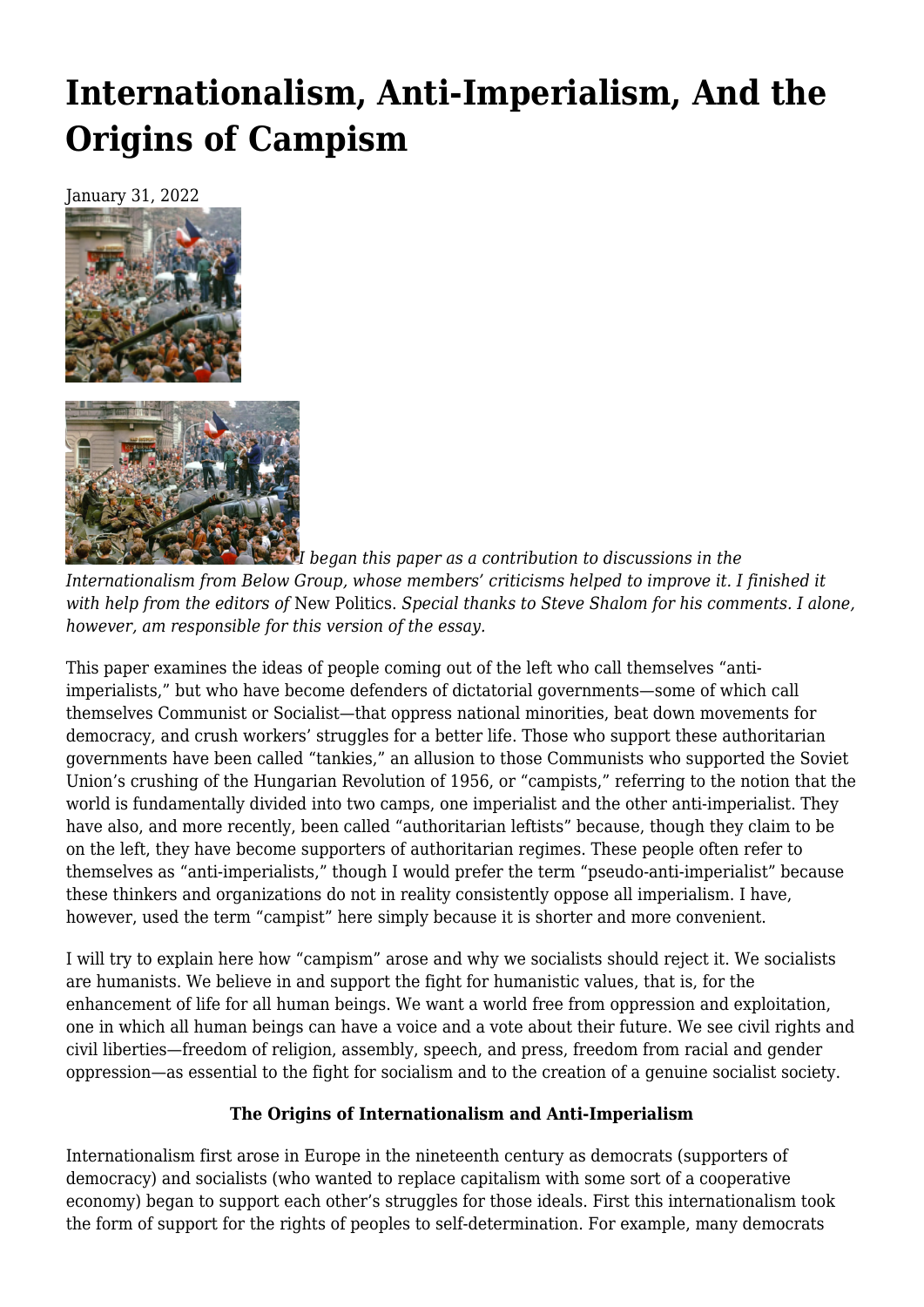and socialists, Marx and Engels among them, supported the right of Poland—which was periodically erased from the map and absorbed by Prussia, Austria, or Russia—to self-determination and an independent state. Similarly, Marx supported the right of Ireland to independence from the British Empire and called upon British workers to support Irish independence. Oppressed peoples also supported each other. In Latin America, Haiti, which in a slave rebellion had won its independence from France, aided Simón Bolívar in the common struggle against European imperialism. Internationalism began as support for peoples who were being oppressed by some other nation or empire. One can see this emergence of democratic internationalism as also the beginning of antiimperialism, though it did not yet have that name.

When in 1848 a European-wide democratic revolution broke out, accompanied in France by a struggle for socialism, democrats everywhere on the continent united against the monarchs' autocracy and authoritarianism and the privileges of the nobility. Democrats and the small socialist and labor organizations all supported the overthrow of kings and the struggle for republics. In the "Communist Manifesto," which was directed to that revolutionary movement, Marx and Engels proclaimed, "Workers of the World Unite!" They believed that workers and the oppressed could reach across their national borders and join hands in the struggles for national self-determination and for democracy and socialism.

A second manifestation of internationalism arose as workers in one country sought support from workers in others as they fought against their employers. This began in the 1850s and 1860s as a fight against scabbing, to prevent British and Western European workers from crossing borders and breaking strikes in each other's countries. This anti-scabbing movement developed into a campaign for international labor solidarity and led to the foundation of the International Workingmen's Association or the First International, of which Marx was a member of the leadership council. Marx coordinated the work of the International in a variety of countries, both monarchies and republics, and, as he had in 1848, supported the struggle for socialism in France again at the time of the Paris Commune in 1871.

Marx also believed that the left and the working class could and should take positions regarding issues in other countries. He authored many of the International's demands for improvement of working conditions in various European nations, whatever their form of government. During the U.S. Civil War, Marx led the International to support the United States' blockade of Confederate ports to keep cotton from being shipped to England's textile mills. He argued in his famous letter to U.S. President Abraham Lincoln that the working classes of Europe understood that a victory for slavery would be a victory for property and a defeat for working people in general and that therefore the European working class had an interest in the defeat of slavery.

Marx from the beginning opposed Russian imperialism in Eastern Europe and British imperialism in Ireland. He initially believed the spread of capitalism to Asia, Africa, and Latin America was progressive, because it might make possible the development of more productive capitalist economies that could create the abundance that is necessary to establish socialism. But Marx later became critical of European imperialism, identifying with the struggles of the colonial people.

As one can see, there was a strong connection between working class internationalism and antiimperialism in Europe. People in one nation coordinated with those in other countries in their fights for higher wages, for land, for the right to vote and run for office, to speak out, to publish, to assemble, protest and petition, as well as in struggles against tyranny or foreign domination. Socialists understood these as one fight against the residues of feudalism and monarchy and a still developing capitalist system.

# **The Centrality of Democracy**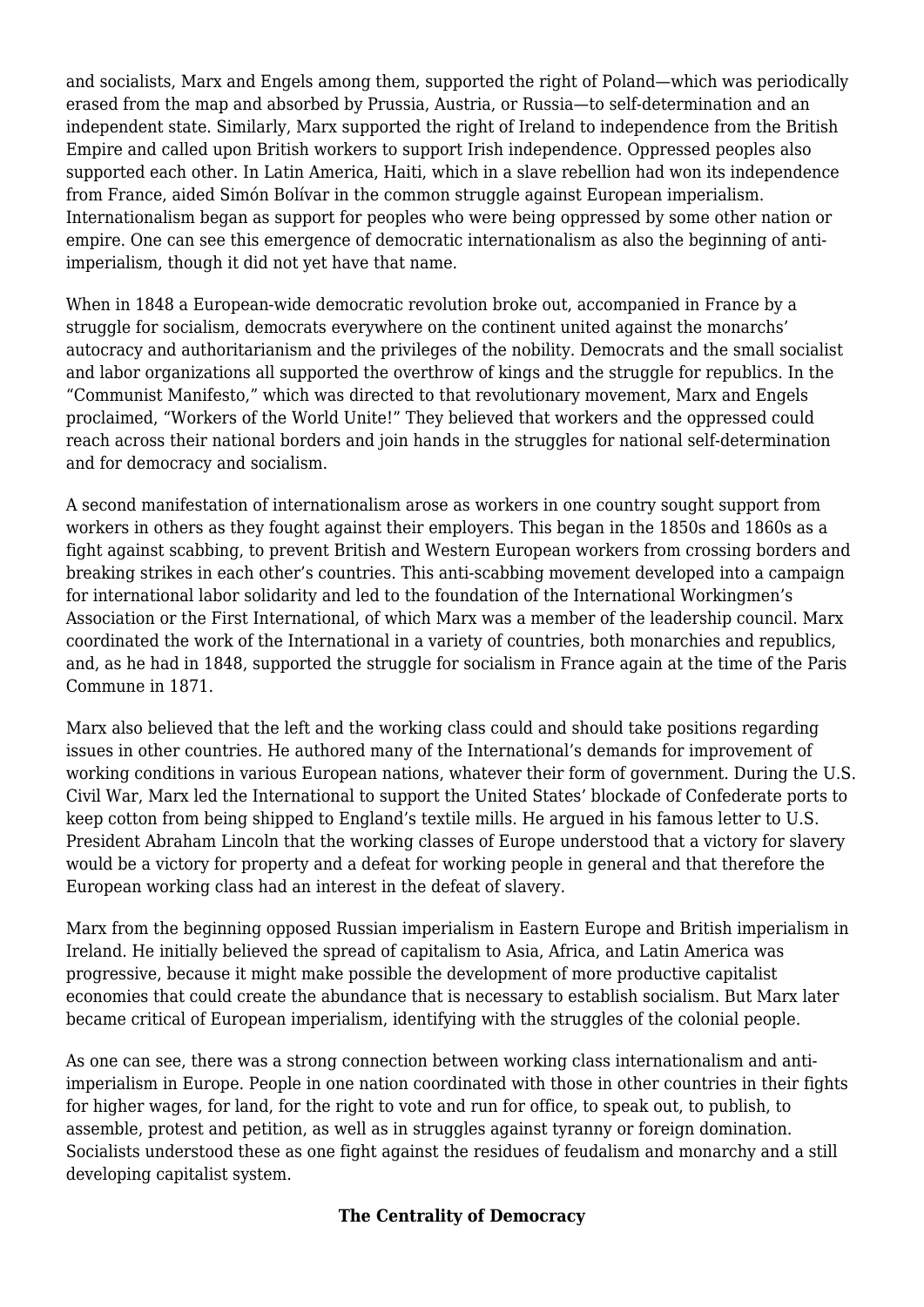The struggle against monarchical autocracy had already led between the sixteenth and the nineteenth centuries to a series of republican revolutions in Holland (1556-1648), England (1640), and France (1789), though the republics could not be called democratic, limiting the franchise as they generally did to landowners and the wealthy. Between the French Revolution in 1789 and Napoleon Bonaparte's fall from power, the democratic idea of equality before the law became a European-wide phenomenon. Even before the rise of a socialist movement in Europe in the midnineteenth century, the left already existed as a movement fighting to bring democracy, suffrage (at first male suffrage), and civil rights to societies dominated by monarchs or by bourgeois republics that excluded working people from parliament. The alternative to monarchy and bourgeois republics, the critics argued, was the creation of democratic republics where citizens had the right to elect representatives to a parliament, which necessarily entailed the right to advocate for political parties and candidates, accompanied by civil rights: free speech, free press, freedom of assembly.

In England this struggle for democracy took the form in the 1840s of the Chartist movement's fight for workers' right to vote. Marx and Engels supported the Chartists' fight for democracy, seeing the struggle for democracy as the beginning of the fight for socialism. If workers had the right to vote, they would vote for socialists and socialist policies. Marx's writings on the Paris Commune of 1871 also made it clear that for him democracy was central to the struggle for socialism. Throughout the history of modern socialism, until the rise of Stalinism in the 1920s, the great majority of modern socialists saw democracy and socialism as part of a common struggle, and came to believe that one was impossible without the other. There could be no genuine democracy without socialism, and no socialism without democracy.

### **Imperialism and the Fight Against It**

The word imperialism, from the Latin word *imperium*, meaning "government," referred, of course, to the Roman government that ruled the Roman Empire. The ancient empires—China, Greece, and Rome, the Aztecs and the Inca—had in common several features: military conquest, seizure of territory, political subjugation, and economic exploitation of subject peoples, as well as cultural domination of those subjects. When in modern times new empires arose—Russia, the Ottomans, Spain, Portugal, France and England—it was natural for them to take and for others to give them the same name—empire—since they tended to share those same characteristics. With the rise of industrial capitalism, the early empires of 1500-1750 were transformed in the nineteenth century into capitalist, imperial Great Powers that competed with each other in a struggle for global domination. And then new imperial powers also entered into the picture around the beginning of the twentieth century: Germany, Japan, and the United States.

While in different periods different empires became dominant, with the rise of these modern empires, critics used the concept of imperialism to refer to a struggle *among* various capitalist powers seeking to dominate the world. When Rosa Luxemburg, Nikolai Bukharin, and Vladimir Lenin referred to imperialism, it was this that they had in mind: not one Great Power, but the *contest* among the Great Powers. Based on the writings of Rudolf Hilferding, Lenin saw a concentration of capitalism in the hands of high finance and a tendency of imperialism to contribute to capitalism's longevity through the export of capital, which counteracted the long-term tendency of "the increasing organic composition of capital" (a greater involvement of capital than labor in production) and a consequent lowering of profits. In that way, colonies gave empires a longer lease on life.

The revolutionary socialists of the early twentieth century recognized that England, France, Germany, Japan, and the United States (as well as other nations) were imperial powers all struggling for domination of the planet. While England had been the dominant nation, following World War I the United States began to surpass it in economic and military power. Yet the revolutionary socialists of the 1910s and 1920s did not then contemplate supporting Germany or Japan against the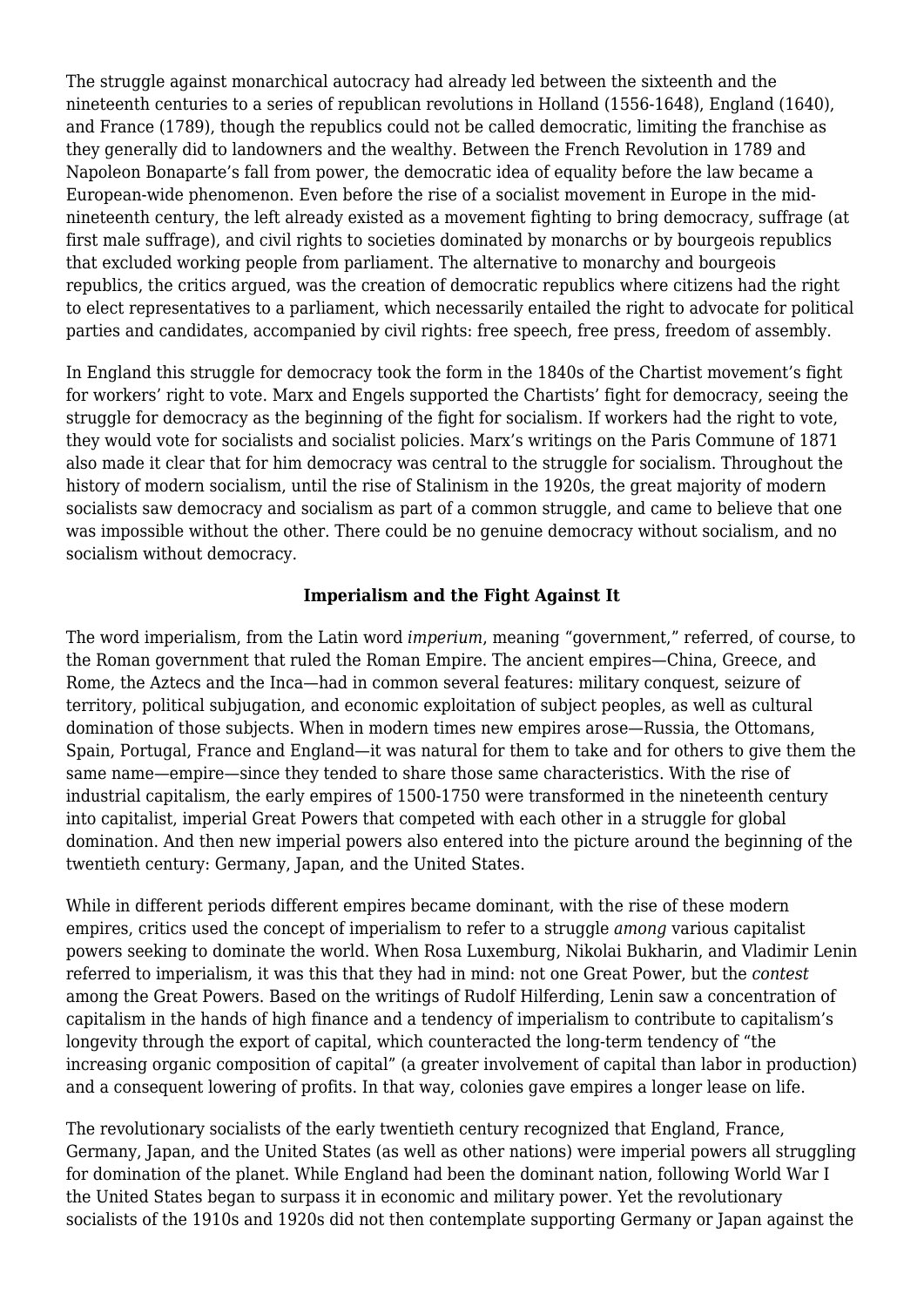United States, nor would they entertain the idea of backing England and France against Germany.

World War II was a continuation of that imperialist struggle. But the rise of Fascism in Italy, Nazism in Germany, and the Japanese military state (the Axis Powers), forced revolutionary socialists, Social Democrats, and Communists to rethink the issues of international alliances. In order to defend the Communist ruling class of his regime and the Soviet Union which it ruled, Stalin signed a pact with Hitler in 1939, but when Germany invaded the Soviet Union in June 1941, he entered into an alliance with the Allied Powers: Great Britain, France, and the United States—all of them imperialist powers who were continuing the struggle begun in World War I for control of the planet. Social Democrats, who strove to become managers of capitalist states, also supported the allied nations. But some revolutionary socialists opposed both war camps, supporting both the European resistance movements and colonial rebellions. Stalin's alliance with the Allies allowed him, following the defeat of the Axis Powers, to sit down with Winston Churchill and Franklin Roosevelt at the end of the Second World War to literally divide up the nations of Europe. The division of the spoils was followed almost immediately by the Cold War, the creation of two camps—capitalist and Communist—and the rise of an alternative Third Camp of the world's workers and oppressed peoples.

# **The Origins of "Campism" within the Socialist Movement**

What we today call "campism" has its origins in the history of the Russian Revolution. The Bolshevik Party, headed by Vladimir Lenin, led a revolution in Russia in October 1917 that thrust power on the *soviets*, councils of workers, soldiers, and peasants. Soviet Russia (later the Union of Soviet Socialist Republics, or USSR), the first workers' government, won the support of millions of workers around the world. Many working people and leftists came to see the Soviet Union as a place where workers had taken power and were in the process of creating socialism.

At the same time, Soviet Russia experienced a series of civil wars, invasion by more than a dozen foreign powers, enormous destruction of agriculture and industry, and then economic and political isolation because of the failure of the European revolutions, especially in Germany, a revolution that the Bolsheviks had counted on. In these conditions of what the Bolsheviks called "war communism," in the early 1920s workers' power diminished as the *soviets* atrophied and the labor unions weakened. At the same time, the Bolsheviks, now calling themselves the Communist Party, outlawed or otherwise eliminated all other parties. The leadership of the CP also abolished factions, ending any internal democracy in the Communist state. Soviet Russia became a one-party state.

It was in these circumstances that in the mid-1920s Joseph Stalin led a counterrevolution and by 1929 had virtually achieved dictatorial power. Over the next decade he consolidated the power of his bureaucratic regime, murdered tens of thousands of old Bolsheviks, and through the process of the collectivization of agriculture brought about the deaths of five million peasants, while the industrialization of the country resembled a compressed history of early capitalism, intensely exploiting the working class to build hydroelectric plants, mills, and factories.

The Communist Party had established the Communist or Third International in 1919 to coordinate attempts at workers' revolutions around the world. The Communist International, led by Lenin and the Communist Party of the Soviet Union, intervened in many workers' parties and in their struggles around the world, attempting to reorganize the former Socialist Parties along Bolshevik lines and encouraging them to establish soviet-style governments. While internationalism was the dominant trend, when the interests of Soviet Russia were at issue, as in the case of Turkey, Lenin and the Russian Communists were willing to sacrifice Turkish Communists in order to preserve a strategic alliance with the Turkish government.

By the time Stalin took command not only of the Soviet Union but also of the Communist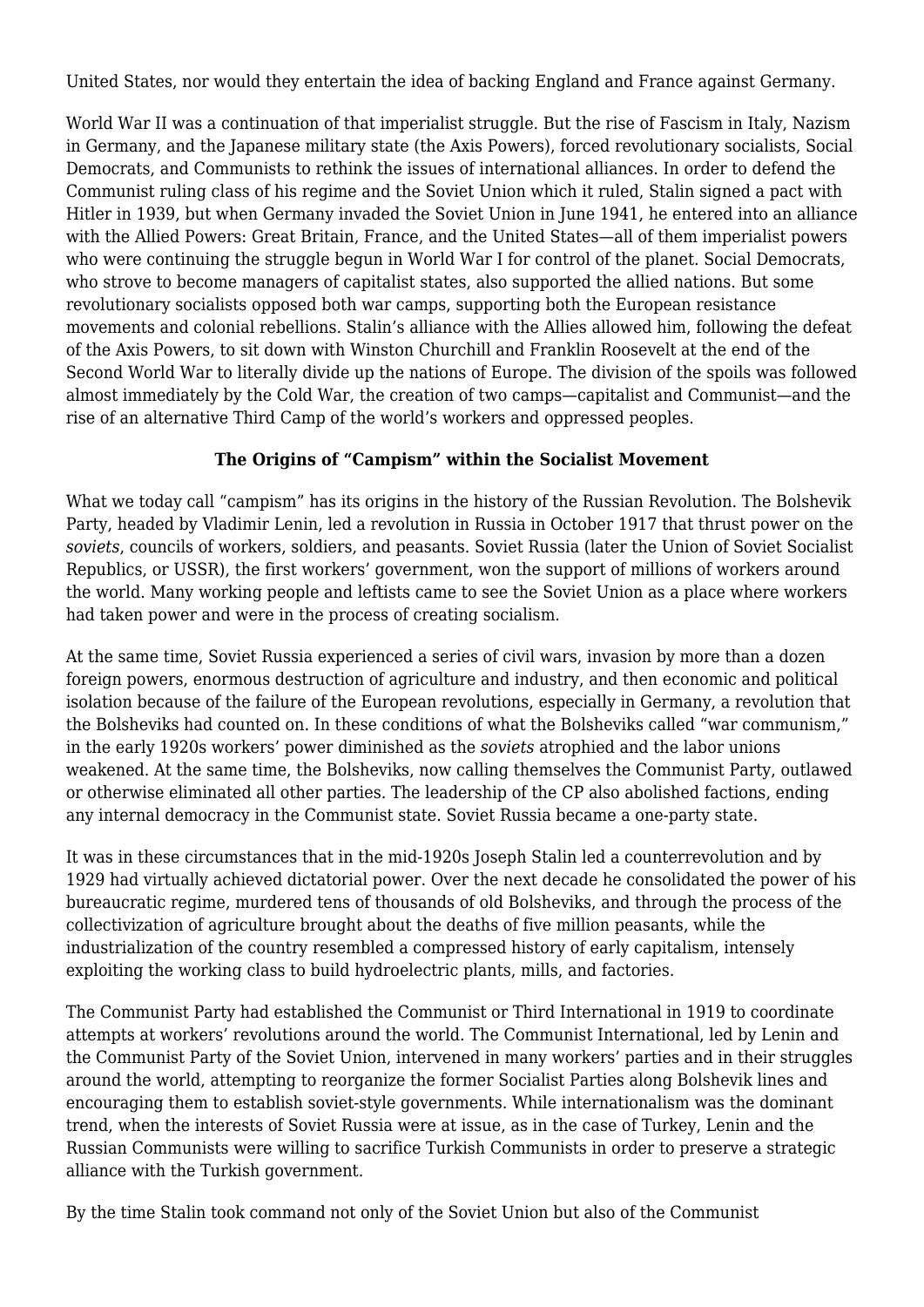International, everything became subordinated to the interests of the new Communist ruling class and the defense and expansion of the Soviet Union. Still, the Russian Revolution enjoyed great esteem, and the Communist parties around the world continued to organize workers to defend the "workers' homeland." When Stalin signed the mutual non-aggression pact with Hitler in August 1939, including the division of Poland and its occupation by German and Soviet troops, Communist Party members in many countries resigned, but the parties stood by the USSR. Similarly, Communists supported the Soviet Union's war against Finland in November 1939. However, with Hitler's invasion of the Soviet Union in June of 1941, followed by Japan's attack on Pearl Harbor, the Soviet Union and the Allied Powers (Britain, France, and the United States) became at first tacit partners and soon actual allies.

With the end of the war, the Soviet Union's Red Army simultaneously "liberated" the Eastern European countries from the Nazis and subjugated them to the Soviet Union, so that the Communist system and the Soviet empire expanded enormously. For Communists and their fellow travelers, not only the Soviet Union, but now the states of Eastern Europe also became the "workers' homeland," or what the Communists and their fellow travelers called the "socialist camp." Then, between 1949 and 1959, China, North Korea, North Vietnam, and Cuba also became part of this camp. Communists and their fellow travelers, even if they recognized the "crimes of Stalin," saw all of this as an extension of socialism. They supported that enlarged Communist camp against the capitalist camp.

As one can see, through the process that began in the mid-1920s, the notion of international working-class solidarity was replaced by the concept of loyalty to the Soviet Union and then by allegiance to the entire Communist camp. Around the world, Communist support for the Soviet Union as the workers' homeland also came to be construed as support for the anti-imperialist camp. The Cold War transformed the Soviet Union and the Communist camp in the eyes of many, both supporters and opponents, into the anti-capitalist, anti-imperialist alternative to capitalism. Those Communist campists defended their camp even when Stalin's crimes became widely known, even though millions had been sent to Gulags (concentration camps), even though there were no political or democratic rights in the USSR, even though the Soviet Union had become a major imperial power in Europe. Loyalty to the Communist camp overrode all objections to the situation within the USSR in the minds of its supporters. This was the birth of the first campism.

That loyalty meant that when there was a workers' revolution against Communism in Hungary in 1956, a democratic revolution in Czechoslovakia in 1968, or an enormous workers' rebellion in Poland in 1980, the Communist campists supported the Soviet Union or the other Communist states when they used their tanks to crush those movements. (Thus the term "tankie.")

### **Maoism and Third Worldism**

Contemporary campism, however, probably owes more to Maoism and Third Worldism than to Soviet Communism. The Communist movement began to fracture after World War II: Yugoslavia became an independent Communist state in 1948, while more importantly, in the early 1960s, rivalry broke out between Beijing and Moscow. Communism was no longer one unified world movement. It became polycentric, with rival Communist nations seeking to extend their influence and power.

At the same time, a movement for an end to the empires, for the independence of the colonies, and for freedom for their peoples began just after the war, with some initial support from both the United States $^{\text{1}}$  and the Soviet Union, $^{\text{2}}$  each claiming it was anti-imperialist and each for its own reasons interested in seeing the dismantlement of the enormous British and French and other European empires. $^3$  As the grip of the empires loosened, dozens of new nations were established and hundreds of millions of people became citizens of the new countries, free from foreign rule. In Asia, the transformation was most dramatic: the Philippines became independent in July 1946; India in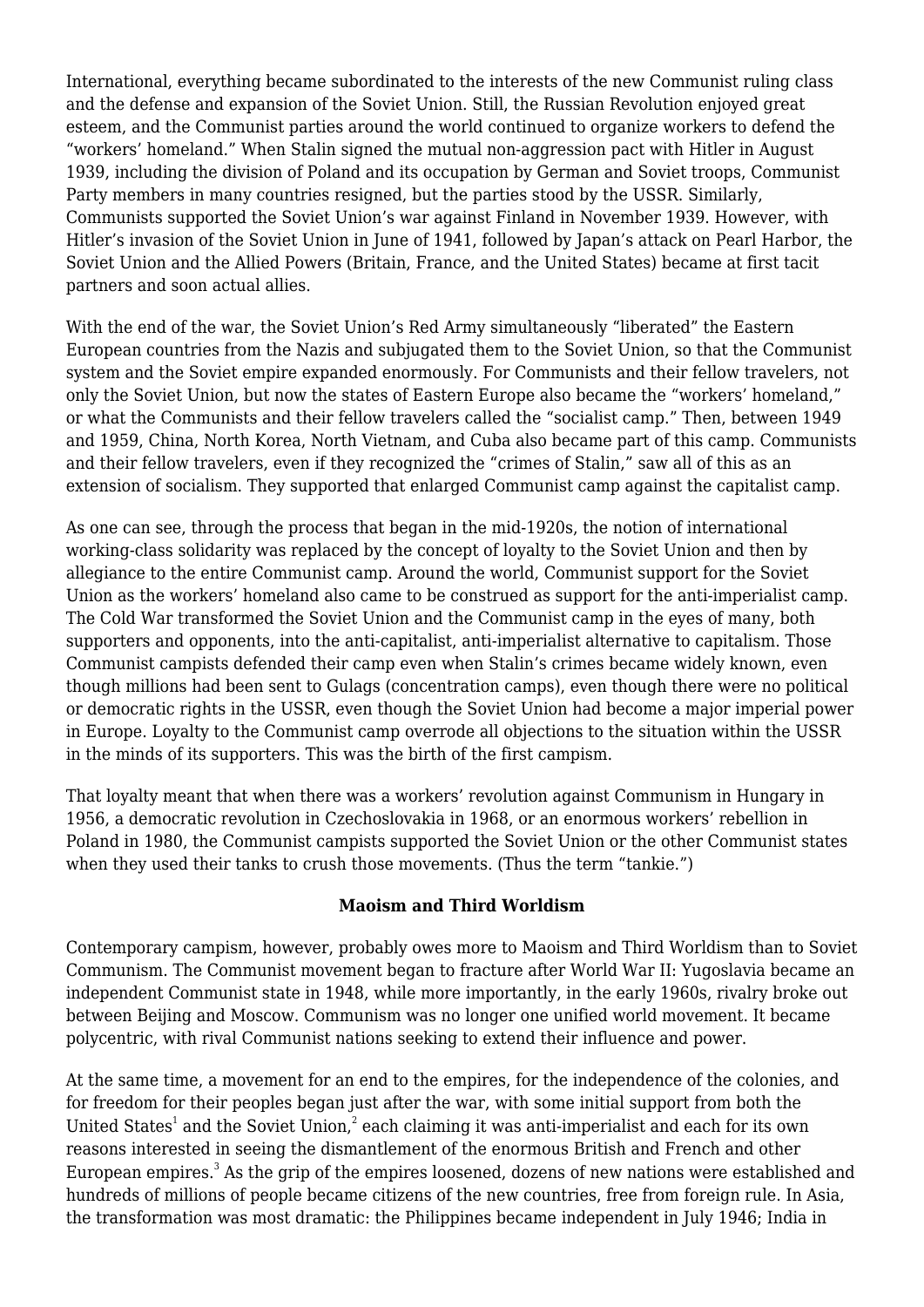August 1947; Indonesia in August 1949; China ending its semi-colonial status in 1949—more than half of the world's people. Between 1957 and 1990, virtually all of the African colonial nations became independent (a few had won nominal independence earlier). Similarly in the Caribbean between the 1950s and the 1980s the former British colonial island nations became independent. A sea change in world history took place: the Third World emerged.

The Third World was a fact, but it also became an ideology. The term and concept of "Third World," which first appeared in print in France in 1952, referred to those nations that were not formally part of the capitalist or Communist spheres, that is, to the two-thirds of humanity living in Asia, Africa, or Latin America who had experienced colonialism or semi-colonialism and whose populations were made up of people of color, most of whom were peasants. This development found expression in the Bandung Conference of 1955 that brought together 29 Asian and African nations, including China, and rejected "imperialism in all of its manifestations," that is the imperialism of both Western capitalist countries and the Soviet Union. Those original 29 nations, joined by the countries of Latin America, and later scores of others, then created the Non-aligned Movement.

Yet it was not exactly non-aligned. It leaned toward Communism. Both the Communist governments of Josip Broz Tito in Yugoslavia and of Fidel Castro in Cuba, came to play a role in the Non-aligned Movement. In 1966, Cuba held a Tricontinental Conference of 80 nations in Havana that once again attempted to give political form to the Third World. Expressing support for anti-imperialism and anticolonialism, it created the Organization of Solidarity of the Peoples of Africa, Asia, and Latin America. The Tricontinental criticized U.S. imperialism, but made no mention of Soviet imperialism, given that Cuba was resisting the U.S. blockade and was aligned with the Soviet Union. So gradually the Third World took form politically.

While the United States initially supported the dissolution of the old empires, as the Cold War developed, for political and economic reasons it often supported the European powers in their attempts to maintain control of their colonies (as in Vietnam) or later to exercise neo-colonial control of the new, nominally independent nations (as in Ghana and the Congo). The Soviet Union and China, on the other hand, having no economic interest in the colonies and politically opposed to the capitalist West, generally supported the colonial independence movements, voted with them at the United Nations, and assisted them militarily. (Of course, the Soviet Union would not countenance objections to its absorption of Eastern Europe into its empire between 1945 and 1948, and China objected to any criticism of its takeover of Tibet in 1951.) The point is that the new Third World often had ties to the Communist world, and came to be seen as associated with the struggle for Communism.

Third Worldism became an ideology. It was the idea that these peoples' anti-imperialist, anti-colonial movements would continue the process of socialist revolution that had begun in the Soviet Union, China, or later Cuba. The Third Worldist notion of a world divided into capitalist nations and proletarian-peasant nations got a grip on the minds of many leftists. During the 1960s the view that Third World peoples' liberation struggles were the vanguard of the world revolutionary movement influenced the far left, Maoists, Trotskyists, and others. The popularity of Maoism and Guevarism (after Cuba's Ernesto "Che" Guevara) derived in part from this outlook. While the Third Worldist project had clearly failed by the late 1970s, some Third Worldists now transferred their allegiance from revolutionary movements to various governments of the Global South, none of which were socialist and nearly all of which represented a new capitalist class, had authoritarian governments, often personal dictatorships, and were in no way progressive.

### **Campism Today**

The principal event that triggered the rise of contemporary campism was the collapse of the Soviet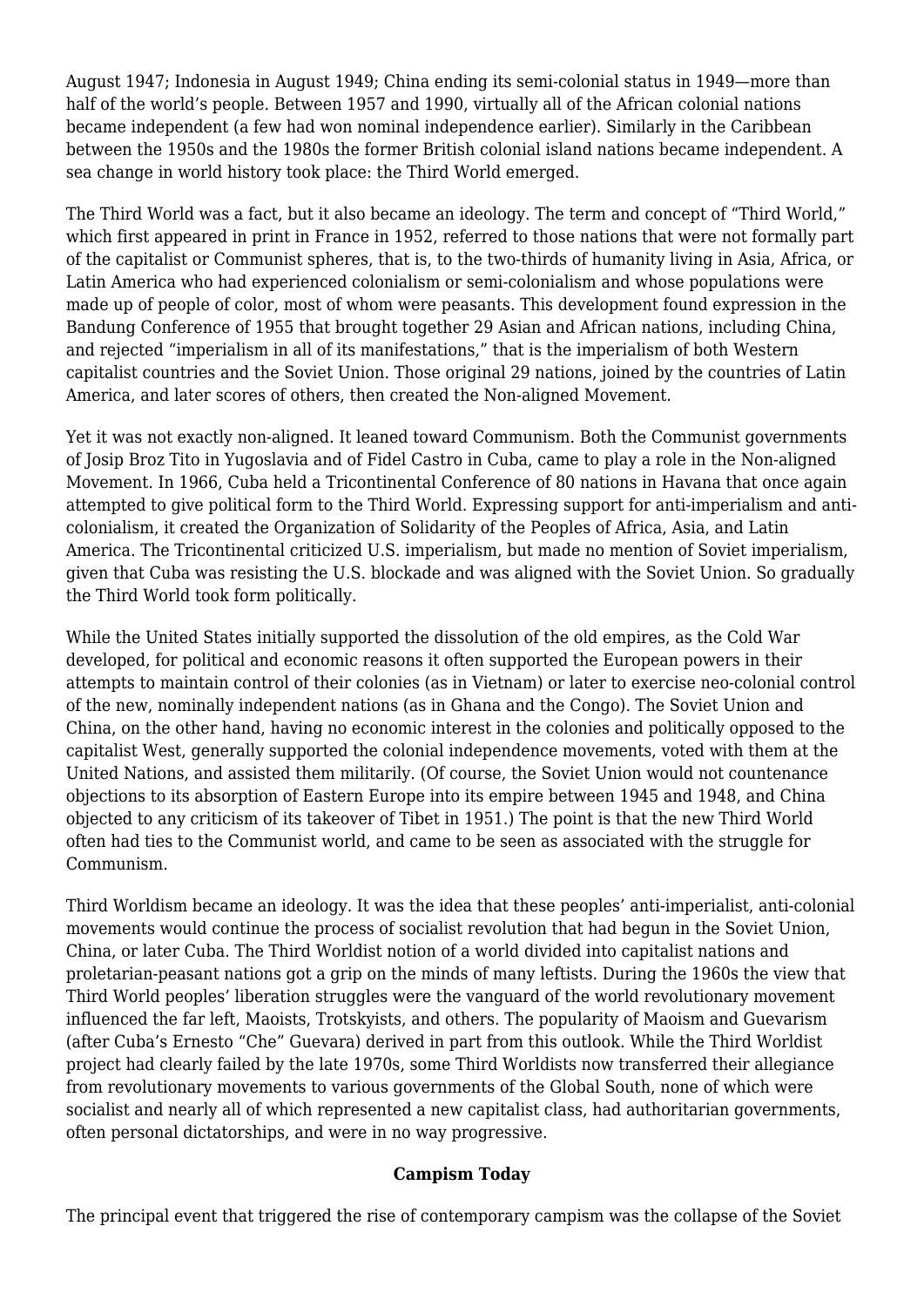Union between 1989 and 1992. If one could no longer support the Soviet Communist camp, what force could one support against capitalism? Third Worldist theory provided an answer for some: One could support the poor, dark nations of the Global South struggling against the imperialism of the rich, white nations of the Global North.

In this clearly bifurcated world, the campists argued, one had to be on the side of the governments that rule the proletarian-peasant world, a world of black and brown working people fighting against the capitalist powers of the wealthier white world. The capitalist and imperialist nations of the Global North, including Australia and New Zealand, all white except Japan, South Korea, Singapore, and Taiwan, exploited and oppressed the peasant-proletarian nations of the Global South, all made up of people of color. The white capitalist powers were by definition imperialist, and the proletarianpeasant nations, made up of people of color, were, the campists argued, inherently anti-imperialist. In this way a nation such as Iran, which had never had a socialist government, or the Assad family dictatorship in Syria, could be enrolled among the anti-imperialist nations. Obviously, this view tended to downplay or totally ignore the class divisions within both the capitalist and the so-called proletarian-peasant worlds. For the campists, the camp was thus more important than the class.

Many older, former leftists who today are campists adopted this mindset with its origins in Maoist or Third Worldist notions Some of these political analysts and activists today, who still think of themselves as leftists, tend to subordinate all questions to imperialism, arguing that it is the most important and virtually the central issue. If a state opposes the United States, then it is by definition anti-imperialist, so that its government's own political, economic, and social system is irrelevant to that principal world conflict, which is imperialism. Moreover, whatever the problems of any of the so-called anti-imperialist states, they should not be examined or criticized, because that might weaken support for the anti-imperialist camp and its struggle against the United States and its allies. So, today's campists will not discuss the authoritarian and oppressive political powers or the exploitative economic systems of what they consider to be the "anti-imperialist nations," such as Russia, China, or Cuba, or of Iran or Syria. The campists are even more hostile to the notion that one should examine the class character, governmental system, and economic regimes of beleaguered nations like Venezuela or Nicaragua. To question these governments, they argue, is to aid U.S. imperialism. So traditional Marxism, based on analyzing the political economy, social classes, class struggle and oppression in a country, as well as its international relations, is discarded.

These same people generally also tend to define imperialism to mean only U.S. imperialism, ignoring or pushing aside the practices of other imperialist nations and their acts. Since in the eyes of these activists the United States is the only or by far the dominant imperial power everywhere, they then define nations that are opposed to the United States—such as Russia, China, Iran, or Syria—as antiimperialist nations. And having defined those nations as anti-imperialist, they often then become apologists for the governments of those nations, even though they are authoritarian governments ruling capitalist countries. They will even attribute to these nations "socialist" or "democratic" characteristics that their governments do not in fact have.

The logic is something like this: X is an enemy of the United States, therefore X is anti-imperialist, therefore we support it, and since it is anti-imperialist, it must be progressive. It follows that any criticism of country X is reactionary. People who criticize any anti-imperialist nation such as X must be on the side of imperialism. So, for example, since the United States is an imperial power, and China opposes the United States, then China must be progressive (some will even say socialist). So then, the argument goes, those who criticize China for putting some 1.5 million Uyghurs in concentration camps or for its crushing of the democratic movement in Hong Kong, must be allied with the United States government and are objectively pro-imperialist. This is the campist logic.

Campists argue that those who criticize the so-called anti-imperialist nations (Russia, China, etc.)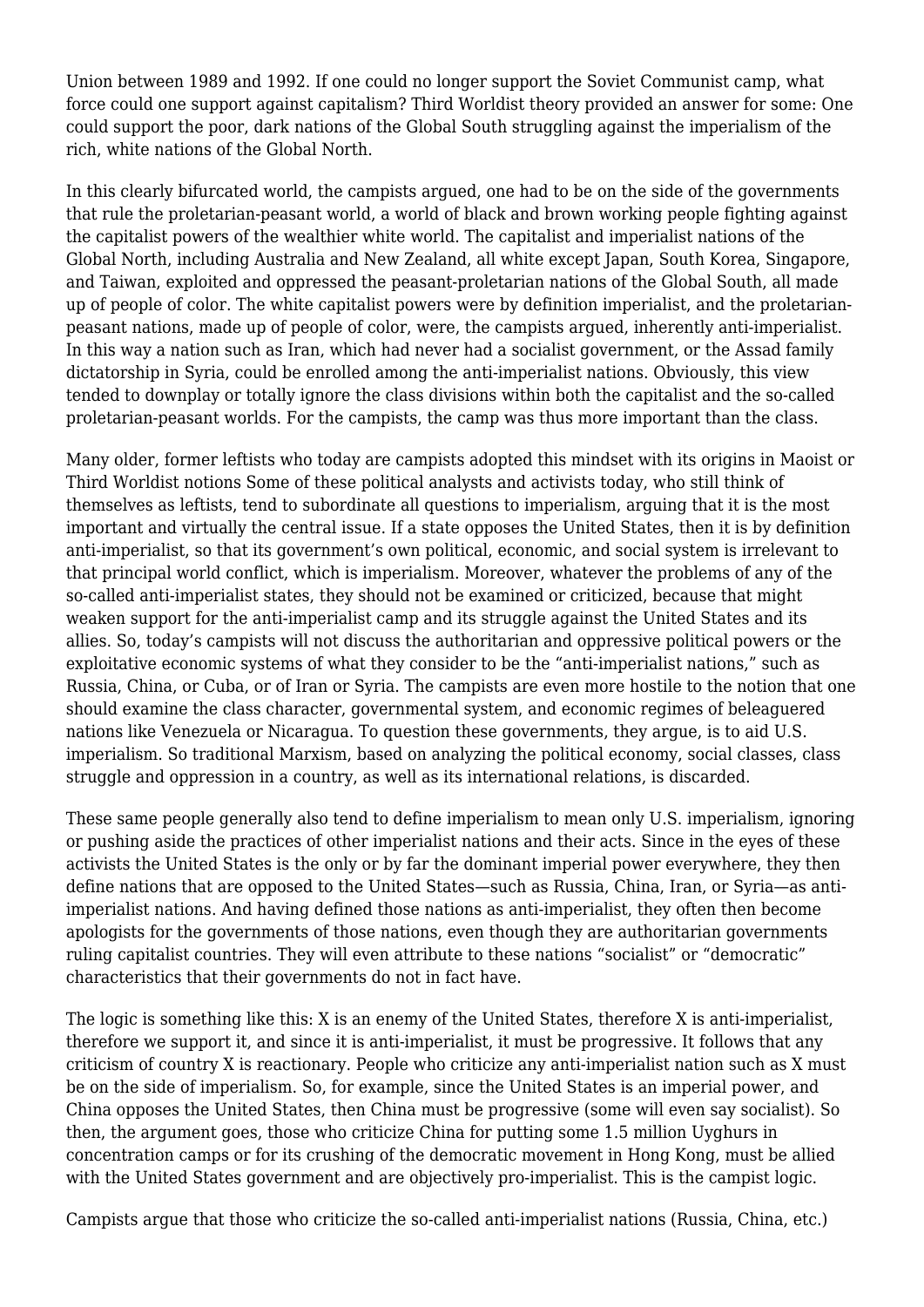place themselves on the side of U.S. imperialism. Yet capitalist and imperialist parties and governments frequently take different sides and change sides, and their doing so is something over which we on the left can have little if any influence at this time. Trump, for example, seemed to become a supporter of Vladimir Putin, the dictator of Russia, and expressed admiration of Xi Jinping, taking the same position held by some who call themselves anti-imperialists. Yet these same antiimperialists object when internationalists come to the defense of the Uyghur people of Xinjiang Province, because both the Trump and Biden administrations have said they support the Uyghurs.

The truth is that socialist internationalists who support the Uyghurs do so *despite* the fact that the U.S. government says it supports them. We do so for our own reasons and while continuing to oppose U.S. imperialism. We do so because the Uyghurs, like the Poles and the Irish in Marx's time, have a right to self-determination, and shouldn't be politically, economically, and culturally subjected to China's authoritarian state and its Han nationalism.

Today if we wish to know if any nation is imperialist, we should see if it engages in any of the five criteria mentioned earlier, that is, military conquest, seizure of territory, political subjugation, economic exploitation, and cultural domination. Certainly, the United States has engaged in all of these, and there is no doubt that it is an imperialist nation. The same can be said of the Western European nations and of Japan. At the same time, China conquered Tibet militarily and then seized its territory, politically subjugated it, and has tried to eradicate its culture, partly through colonization. Today China seizes territory—in this case rights to the sea—by creating small islands in the South China Sea, threatening its neighbors such as the Philippines. In 2014, Russia seized militarily and annexed the Ukrainian territory of Crimea, the first such development in Europe since World War II.

So then, how did the idea develop among campists that the United States is the only imperialist power? Once again, we can trace this back to Maoism. Maoists argued that in the analysis of any political problem one should locate the "primary contradiction" to which all other issues are subordinate, and fight to overcome that primary contradiction. The campists took up this notion and applied it to world politics arguing that imperialism was the principal issue and that the United States was the dominant power. The struggle then should be against U.S. imperialism and not over issues in those other countries that have to do with democracy, economic reforms, women's rights, or even the struggle for socialism. This idea of the primary contradiction thus tends to eliminate the fight for working class internationalism. Campists argue that one dare not support people fighting for democracy, workers fighting for labor unions, or women seeking equality in nations like Iran or Syria—even when those people are imprisoned—because that will distract from the primary contradiction, which is the role of those nations as anti-imperialist powers in the struggle against the United States.

# **The Apparent Coincidence of Capitalist and Socialist Positions**

The so-called anti-imperialists who support countries like China, Russia, Syria, and Iran argue that those of us who support democratic or socialist oppositions in those countries are somehow automatically supporting the United States. They argue that our support for democracy necessarily implies support for U.S. sanctions or military intervention, even when we have not supported or have even explicitly opposed such measures.

Consider the incredibly complex case of Syria where in 2011, at the time of the Arab Spring, democratic internationalist socialists supported the initial movement of farmers and then some urban people in their struggles against the dictatorship of Bashar al-Assad. We supported that movement without calling for U.S., European, or Middle Eastern intervention in the country. The democratic forces in Syria attempted to keep the struggle against the Assad regime non-violent so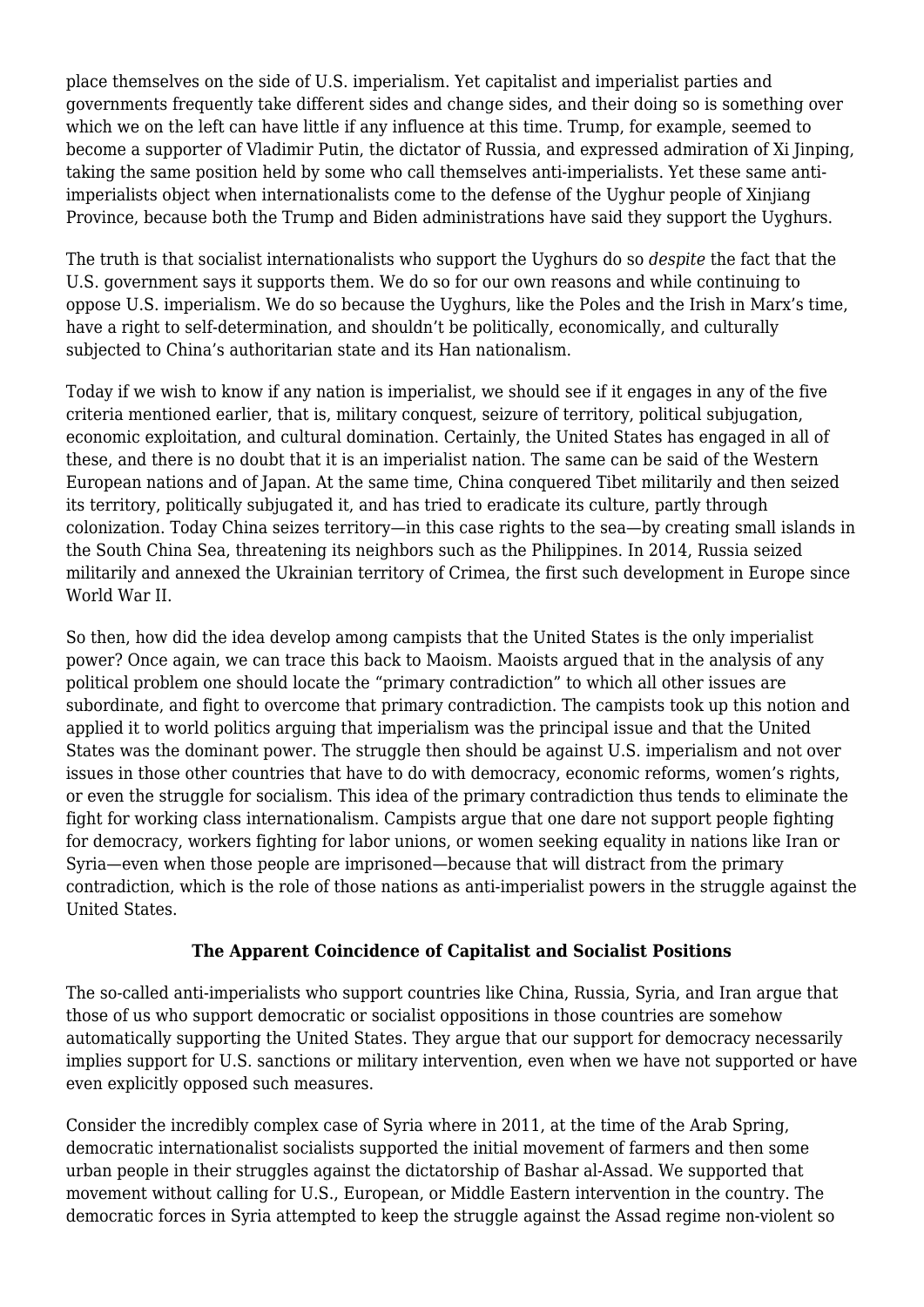that it could include the largest number of participants. Assad, however, decided to violently repress the opposition, even bombing and virtually destroying Syrian cities, with tens of thousands of lives lost. Then local powers with ambitions to exert regional influence—Saudi Arabia, Turkey, and Qatar—further militarized and encouraged the struggle, providing arms to their local allies. While Russia, Iran, and Lebanon's Hezbollah provided arms and military personnel to defend the Assad regime, we international socialists affirmed the right of the Syrian people to get arms to fight wherever they could, just as other nations had done during the anti-colonial movements of the twentieth century.

Assad had in effect declared war on his own people and made it clear that he was willing to turn the provincial cities into rubble littered with corpses in order to keep power. Beginning in 2015 Assad invited Russia to make airstrikes in Syria. Soon, some Syrian oppositionists at home and abroad sought support or even intervention from the U.S. or European governments, a development that we internationalists did *not* support. At the same time, ISIS (or Daesh), another reactionary power, began to assemble and mobilize its own forces there. The United States supported the Syrian Democratic Forces, which became dominated by the great powers. Meanwhile 5.6 million Syrians fled the country, and the possibility of democratic revolution was no longer on the agenda. Subsequently, while allied with Assad, the Russians and the Iranians pursued their own regional imperial interests.

While it is true that both the Western capitalist powers and the socialist internationalist left apparently supported the democratic revolution in Syria, we actually supported different political groups, at different moments, and different forces for different reasons. The capitalist West decided that it wished to replace Assad with a more amenable government — Assadism without Assad while we internationalists supported the initial uprising from below in its desire to create a democratic government chosen by the people to represent their interests.

# **Internationalism is the Real Anti-Imperialism**

Those who support authoritarian regimes in the name of anti-imperialism not only do a disservice to all of those people who in countries like Russia, China, Iran, Syria, Venezuela, and Nicaragua fighting for democracy and in some cases for socialism too, but they also violate fundamental tenets of socialism, and they weaken the actual struggle against U.S. imperialism.

Let's take the case of China. Today China and the United States, while they are economic competitors, are also intimately bound together in the world capitalist and imperialist system. China holds \$1.1 trillion in U.S. debt, while China exports annually \$443.45 billion dollars in products to the United States, and the United States sells \$106.4 billion to China. These economic relations represent some of the largest and strongest relationships in the world economy, a system in which both nations play leading roles. It is for this reason that Republicans and Democrats have both vacillated in their attitudes toward China, though President Joseph Biden is now taking a hard line.

Those on the left should recognize that one cannot imagine overthrowing U.S. imperialism without simultaneously destroying the Chinese economic system, since both countries form part and parcel of the same world economic arrangement. Beyond the U.S.-China relationship, in what is really classical imperialism, China has invested trillions in the development of coal and mineral mines, oil and gas, and other resources in countries in Asia, Africa, and Latin America, and its "new silk road" or "China's Belt and Road Initiative"—highways, railroads, and pipelines—that would connect Europe with China and enhance its links with Africa and Asia. All of this is about expanding Chinese finance, industry, and commerce, that is, the economic underpinnings of Chinese imperialism. As always in the history of imperialism, one can expect that on these economic foundations China will build a military force to defend them, as we already see in the South China Sea. China's economic